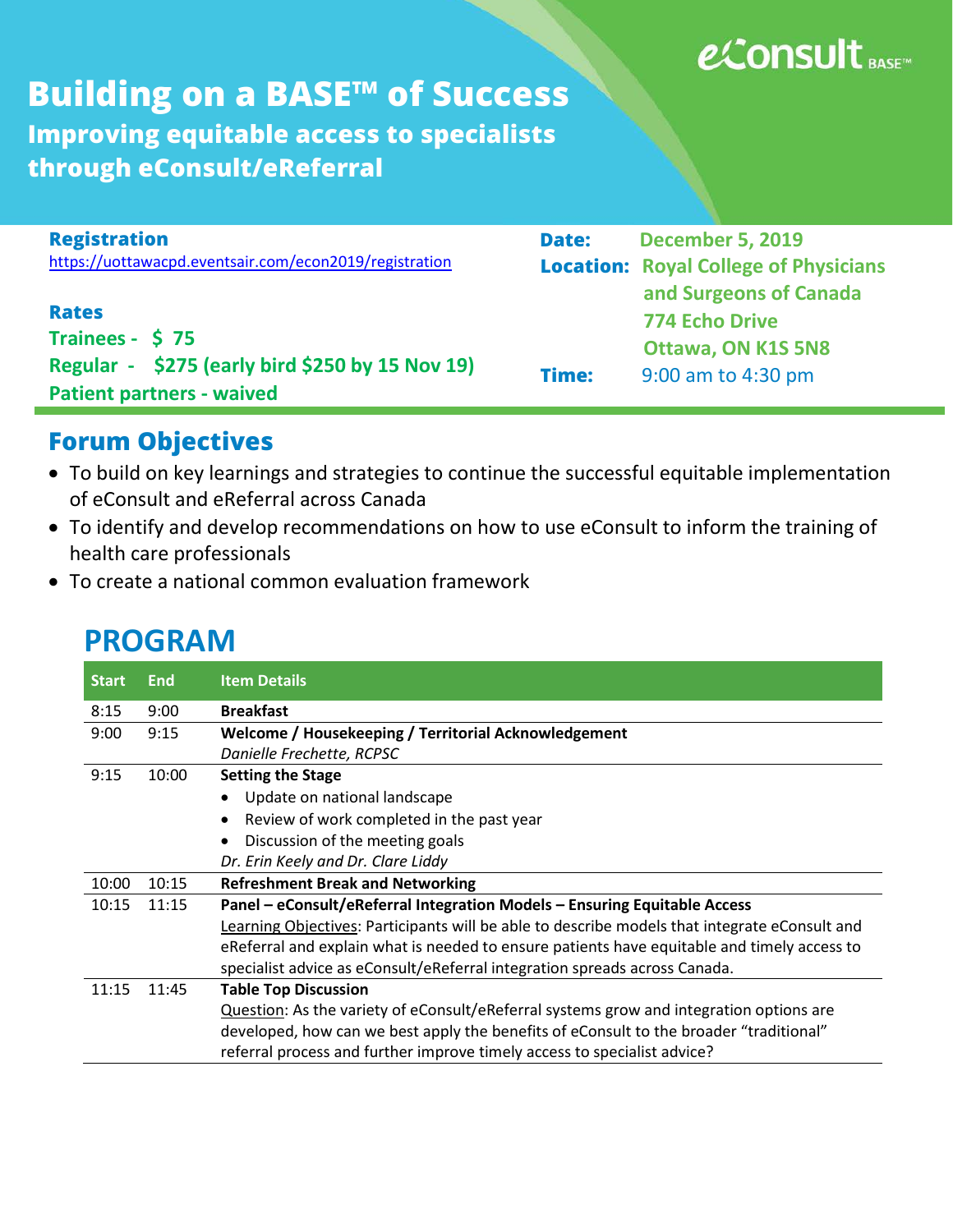| <b>Start</b> | End   | <b>Item Details</b>                                                                          |
|--------------|-------|----------------------------------------------------------------------------------------------|
| 11:45        | 12:30 | <b>Lunch and Networking</b>                                                                  |
| 12:30        | 1:30  | Panel – Educational Standards for Health Care Providers                                      |
|              |       | Learning Objectives: Participants will be able to explain the current educational standards  |
|              |       | used by the Royal College of Physicians and Surgeons of Canada and the College of Family     |
|              |       | Physicians of Canada and describe how providers obtain these competencies.                   |
| 1:30         | 2:00  | <b>Table Top Discussion</b>                                                                  |
|              |       | Question: What opportunities are there to impact the knowledge and skills needed for         |
|              |       | physicians or nurse practitioners to effectively participate in eConsult/eReferral models of |
|              |       | care on a local, regional or national level?                                                 |
| 2:00         | 2:15  | <b>Refreshment Break and Networking</b>                                                      |
| 2:15         | 2:45  | Presentation: Developing recommendations for common approaches to national                   |
|              |       | eConsult/eReferral service evaluation using the Quadruple Aim framework                      |
|              |       | Learning Objectives: Participants will be able to describe the quadruple aim framework       |
|              |       | commonly used to evaluate eConsult/eReferral services in Canada and will identify key        |
|              |       | approaches to national evaluation approaches for eConsult/eReferral Services.                |
| 2:45         | 4:00  | <b>Plenary discussion</b>                                                                    |
| 4:00         | 4:30  | <b>Wrap Up and Next Steps</b>                                                                |
|              |       | Summary of the day's deliberations and decision on next steps                                |

#### **Planning Committee**

- **Amir Afkham**, Digital Health Program Lead at the Champlain Local Health Integration Network
- **Doug Archibald**, Interim Director of Research, Department. of Family Medicine, University of Ottawa
- **\*Lois Crowe**, Research Manager, Bruyere Research Institute,
- **Alison Eyre**, Primary Care Lead, Ontario eConsult Centre of Excellence
- **Nancy Fowler**, Executive Director, The College of Family Physicians of Canada
- **Danielle Frechette**, Executive Director, Office of Research, Health Policy and Advocacy, RCPSC
- **Jodi Glassford**, Director Access Improvement, Alberta Health Services
- **Lori-Anne Huebner**, Benefits Realization Lead, System Coordinated Access Program, eHealth Centre of Excellence (Ontario)
- **\*Erin Keely**, Co-Executive Director, Ontario eConsult Centre of Excellence
- **Katharina Kovacs Burns**, Patient Partner and member of Patients for Patient Safety Canada
- **Clare Liddy**, Co-Executive Director, Ontario eConsult Centre of Excellence
- **Don Sturge**, Patient Partner, Newfoundland and Labrador
- \* Co-chairs

#### **Registration Questions?** Program Questions?

Contact Cara Langill at clangill@toh.ca Contact Lois Crowe at Icrowe@bruyere.org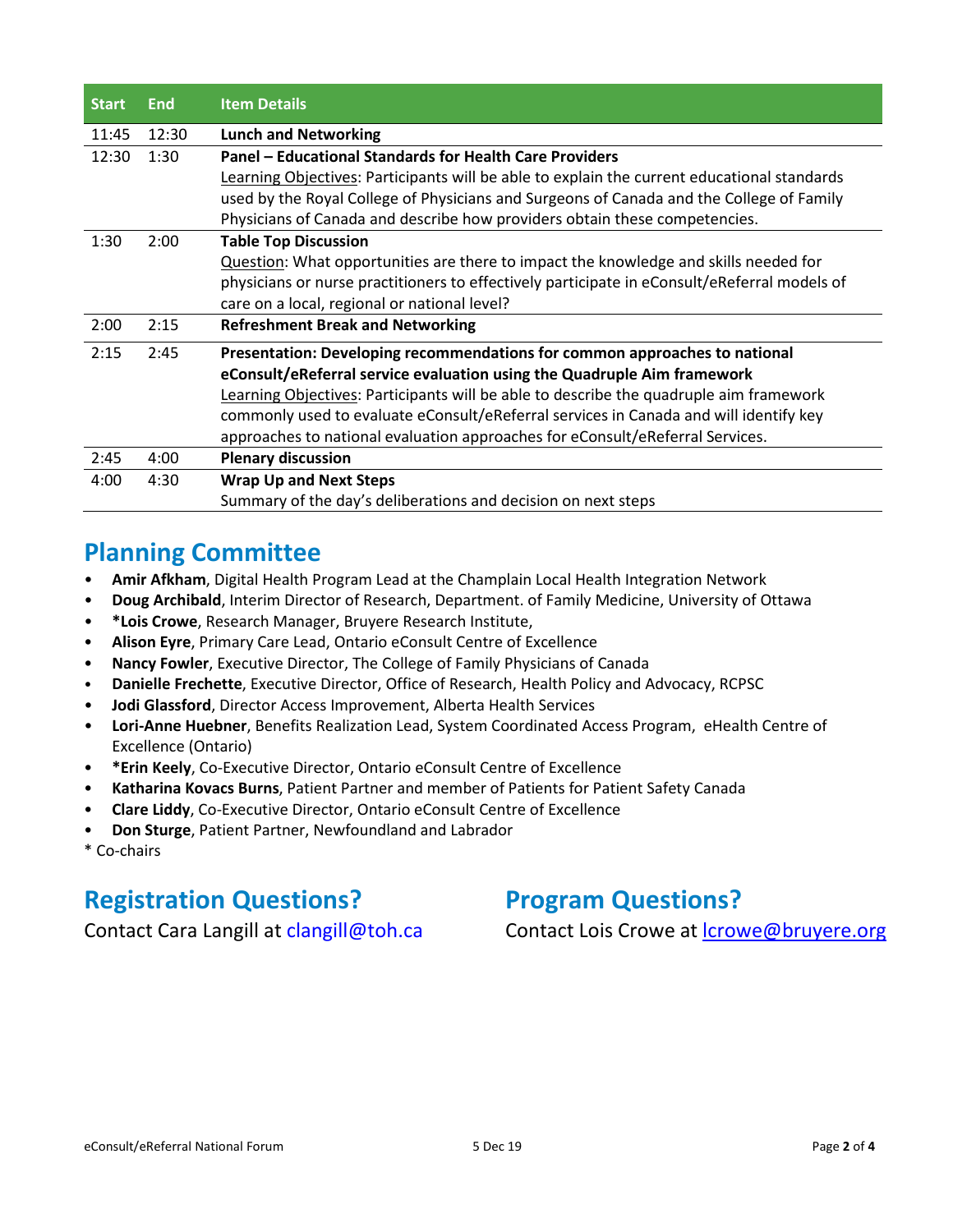#### **Accreditation Statement**

This event is an Accredited Group Learning Activity (Section 1) as defined by the Maintenance of Certification Program of the Royal College of Physicians and Surgeons of Canada, and approved by the University of Ottawa's Office of Continuing Professional Development. You may claim a maximum of 5.5 hours (credits are automatically calculated).

La présente activité est une activité d'apprentissage collectif agréée (section 1), au sens que lui donne le programme de Maintien du certificat du Collège royal des médecins et chirurgiens du Canada; elle a été approuvée par le Bureau de formation professionnelle continue de l'Université d'Ottawa. Vous pouvez déclarer un maximum de 5,5 heures (les crédits sont calculés automatiquement).

This one-credit-per-hour Group Learning program meets the certification criteria of the College of Family Physicians of Canada and has been certified by the University of Ottawa's Office of Continuing Professional Development for up to 5.5 Mainpro+ credits.

Ce programme d'apprentissage en groupe d'un crédit par heure répond aux critères de certification du Collège des médecins de famille du Canada et a reçu la certification du Bureau de formation professionnelle continue de l'Université d'Ottawa et donne droit jusqu'à 5,5 crédits Mainpro+.

#### **Travel and Hotels**

Participants are responsible for their own travel. While we have not made any hotel block bookings, we recommend the following hotels in downtown Ottawa:

| <b>Alt Hotel</b>                | https://www.althotels.com/en/ottawa                                          |
|---------------------------------|------------------------------------------------------------------------------|
| <b>Andaz Hotel</b>              | https://www.hyatt.com/en-US/hotel/canada/andaz-ottawa-byward-market/yowaz    |
| <b>Delta Ottawa City Centre</b> | https://www.marriott.com/hotels/travel/yowdm-delta-hotels-ottawa-city-centre |
| <b>Fairmont Chateau Laurier</b> | https://www.fairmont.com/laurier-ottawa/                                     |
| <b>Novotel</b>                  | https://www.novotelottawa.com/                                               |
| <b>Ottawa Marriott</b>          | https://www.marriott.com/hotels/travel/yowmc-ottawa-marriott-hotel           |
| Westin                          | https://www.marriott.com/hotels/travel/yowwi-the-westin-ottawa               |

#### **Parking**

#### **There is no on-site parking**

The forum location is about ½ an hour from the Ottawa International Airport or from the Via Rail station. It is recommended that participants use alternate means to get to the meeting. If you do drive, please see the map below for information on where to park. Information on the TD Place parking can be found at [https://www.tdplace.ca/parking.](https://www.tdplace.ca/parking)